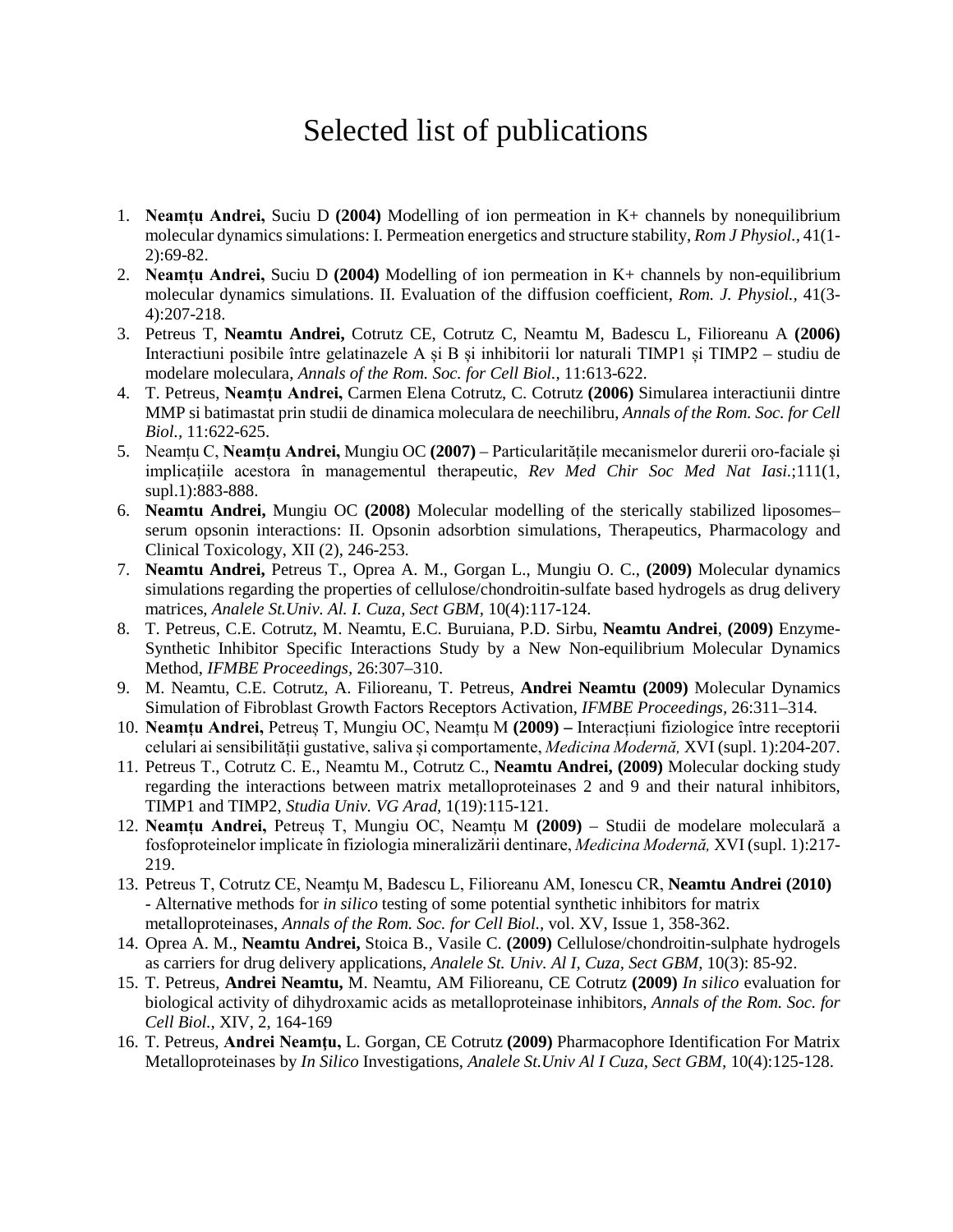- 17. Tudor Petreus, Carmen Elena Cotrutz, **Andrei Neamtu,** Ana-Maria Oprea, Lucian Barbu Tudoran, Mihaela Zlei, Ancuta Goriuc, Dragos Peptanariu, Anti-tumor potential of some new synthetized dihydroxamic compounds, *Annals of the Romanian Society for Cell Biology,* **2010**, 15(2):368-372
- 18. Petreuş T, **Neamţu Andrei,** Dascălu C, Sîrbu P D, Cotrutz C E **(2010) -** Molecular Docking on Recomposed Versus Crystallographic Structures of Zn-Dependent Enzymes and their Natural Inhibitors, *Proc World Acad Sci Eng Technol,* 68:1992-1995.
- 19. Oprea A. M., Ciolacu D., **Neamtu A.**, Mungiu O. C., Stoica B. and Vasile C, Cellulose/chondroitin sulfate hydrogels: synthesis, drug loading/release properties and biocompatibility, *Cell. Chem. Technol.,* **2010,** 44:369-378.
- 20. David G., Jaba I. M., Tamba B., Bohotin C., **Neamtu A.,** Patras X.,Simionescu B. C. and Mungiu O. C., Antinociceptive effect of morphiceptin loaded poly(butyl-cyanoacrylate) nanoparticles, *Rev. Roum. Chim.,* **2010,** 55:923-931.
- 21. Dobreci DL, Neamtu C, **Neamtu Andrei,** Alexe DI **(2010)** Improving the treatment of peripheral edema in NYHA class III CHF patients through kinesiotherapy means, STUDIA UBB. EDUCATIO ARTIS GYMNASTICAE, LV, 3:39-46.
- 22. **Andrei Neamtu,** M Neamtu, T Petreus, AM Oprea, OC Mungiu **(2010)** Molecular Docking Study On The Potency Of Glycosaminoglycans (GAGs) As Co-Activators Of Fibroblasts Proliferation And Differentiation, *Analele St.Univ Al I Cuza, Sect GBM,* 11(1):75-82.
- 23. T. Petreus, C. E. Cotrutz, M. Neamtu, E. C. Buruiana, P. D. Sirbu, **Neamțu Andrei (2010)** Understanding the Dynamics--Activity Relationship in Metalloproteases: Ideas for New Inhibition Strategies, *Proceedings of the 2010 Advanced Technologies for Enhancing Quality of Life,* 83-86, IEEE Xplore Digital Library, DOI: 10.1109/ATEQUAL.2010.17
- 24. T. Petreus, C. E. Cotrutz, B. Stoica, M. Neamtu, P. D. Sirbu, **Andrei Neamtu,** In Silico Evaluation of Some Dihydroxamic Derivatives of Diphenylether, as Hybrid Hydroxamic-Allosteric Inhibitors for MMP13, *IFMBE Proceedings,* **2011,** 36:280-283.
- 25. C. G. Coman, M. Al. Macsim, A. M. Oprea, L. Hurjui, T. Petreus, **Andrei Neamtu,** Study on Cellulose/Chondroitin Sulfate Hydrogel Used in Drug Release Systems, *IFMBE Proceedings*, **2011,** 36:348-351.
- 26. **Andrei Neamtu,** Ana-Maria Oprea, Tudor Petreus, Lucian Gorgan, Cornelia Vasile, Rheological properties and solvent structure of polysaccharide hydrogels studied by molecular dynamics simulations, *Analele St.Univ. Al. I. Cuza, Sect GBM,* **2011,** 12(1):95-100
- 27. T Petreus, Carmen Elena Cotrutz, PD Sirbu, Monica Neamtu, Ana Maria Filioreanu, L Badescu, **Andrei Neamtu (2011)** Bioinformatic Lookup For Metalloproteinases And Their Natural Inhibitors Structural Relationships, *Annals of the Rom. Soc. for Cell Biol.,* 16(1):175-180.
- 28. Tudor Petreus, Catalina Teodora Pintilie, Carmen Elena Cotrutz, Lucian Gorgan, Monica Neamtu, **Andrei Neamtu**, A semiquantitative analysis technique regarding immuno-histochemical detection for matrix metalloproteinases, *Analele St.Univ. Al. I. Cuza, Sect GBM,* **2011,** 12(2):93-96.
- 29. Ana-Maria Oprea, **Andrei Neamtu,** Cornelia Vasile, Xanthan/chondroitin sulfate hydrogels as carrier for drug delivery applications, *Analele St.Univ. Al. I. Cuza, Sect GBM,* **2011,** 12(2):97-102.
- 30. Cheaburu CN, Stoica B, **Neamţu A,** Vasile C. Biocompatibility testing of chitosan hydrogels, *Rev Med Chir Soc Med Nat Iasi.* **2011**;115(3):864-70.
- 31. Dobreci D.L.,**Neamțu Andrei**, Neamțu C.(**2011)-**Study regarding the effectivness of using the bicycle, the treadmil and the mixed effort (bycicle and treadmil) in the physical therapy treatment of heart failure, *Rev. Scientific Study and Research, Series Biology*, 21:9-16.
- 32. Ana-Maria Oprea, **Andrei Neamtu,** Bogdan Stoica, Tudor Petreus, Cornelia Vasile, Biocompatibility evaluation of xanthan/chondroitin sulfate hydrogels, *Analele St.Univ. Al. I. Cuza, Sect GBM,* **2012,** 13(1):81-86.
- 33. **Neamtu Andrei,** Patras X., Neamtu M., Oprea A., Petreus T., Hurduc N., The influence of partial charge calculation protocol on the sulfated monosaccharide conformation and dynamics, *Rev. Roum. Chim.,* **2012,** 57(12):1013-1023.